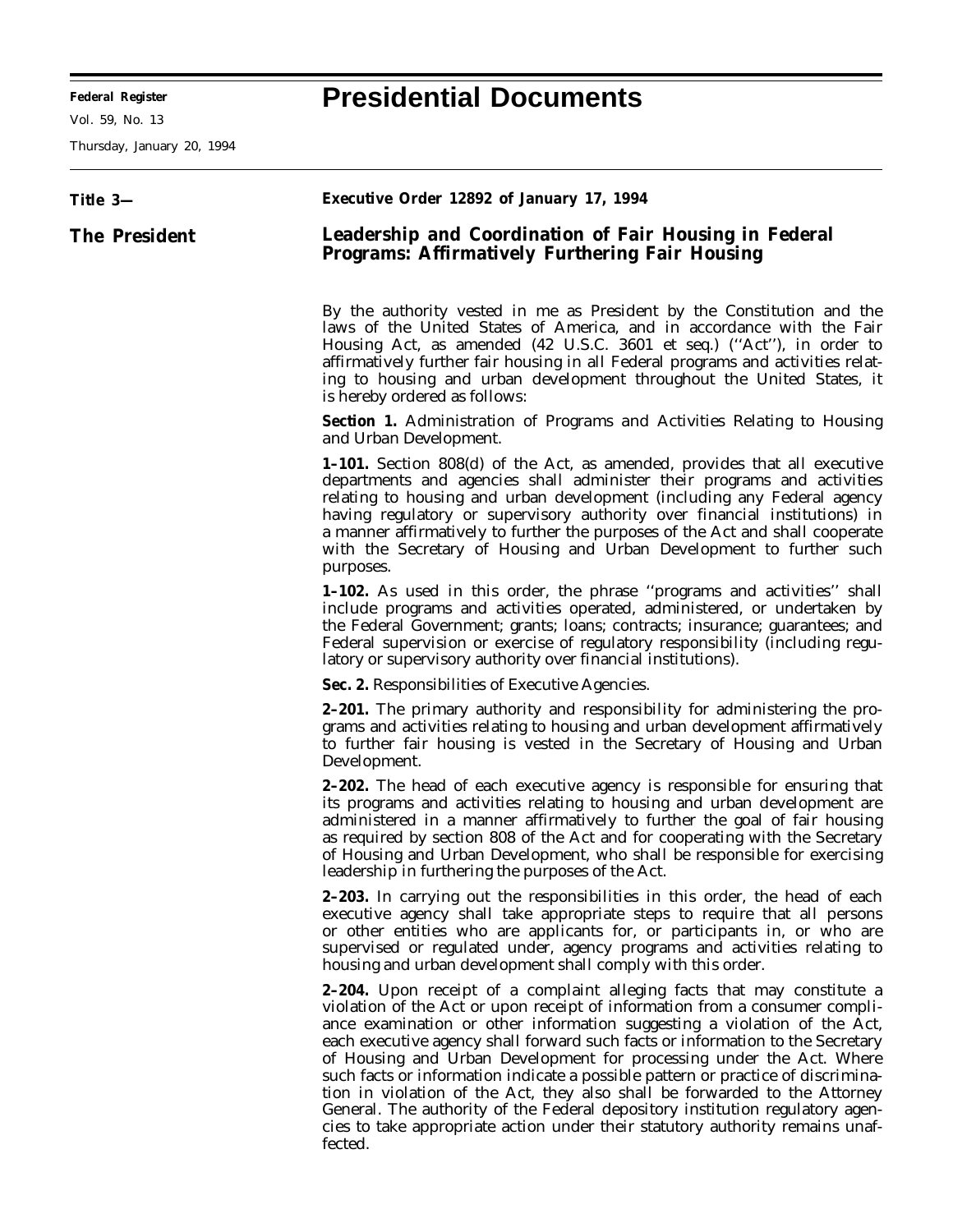**Sec. 3.** *President's Fair Housing Council.*

**3–301.** There is hereby established an advisory council entitled the ''President's Fair Housing Council'' (''Council''). The Council shall be chaired by the Secretary of Housing and Urban Development and shall consist of the Secretary of Health and Human Services, the Secretary of Transportation, the Secretary of Education, the Secretary of Labor, the Secretary of Defense, the Secretary of Agriculture, the Secretary of Veterans Affairs, the Secretary of the Treasury, the Attorney General, the Secretary of the Interior, the Chair of the Federal Reserve, the Comptroller of the Currency, the Director of the Office of Thrift Supervision, the Chair of the Federal Deposit Insurance Corporation, and such other officials of executive departments and agencies as the President may, from time to time, designate.

**3–302.** The President's Fair Housing Council shall review the design and delivery of Federal programs and activities to ensure that they support a coordinated strategy to affirmatively further fair housing. The Council shall propose revisions to existing programs or activities, develop pilot programs and activities, and propose new programs and activities to achieve its goals.

**3–303.** In support of cooperative efforts among all executive agencies, the Secretary of Housing and Urban Development shall:

(a) cooperate with, and render assistance to, the heads of all executive agencies in the formulation of policies and procedures to implement this order and to provide information and guidance on the affirmative administration of programs and activities relating to housing and urban development and the protection of the rights accorded by the Act; and

(b) develop memoranda of understanding and any necessary implementing procedures among executive agencies designed to provide for consultation and the coordination of Federal efforts to further fair housing through the affirmative administration of programs and activities relating to housing and urban development, including coordination of the investigation of complaints or other information referred to the Secretary as required by section 2–204 of this order that would constitute a violation of the Act or, where relevant, other Federal laws. Existing memoranda of understanding shall remain in effect until superseded.

**3–304.** In connection with carrying out functions under this order, the Secretary of Housing and Urban Development is authorized to request from any executive agency such information and assistance as the Secretary deems necessary. Each agency shall furnish such information to the extent permitted by law and, to the extent practicable, provide assistance to the Secretary.

**Sec. 4.** *Specific Responsibilities.*

**4–401.** In implementing the responsibilities under sections 2–201, 2–202, 2–203, and section 3 of this order, the Secretary of Housing and Urban Development shall, to the extent permitted by law:

(a) promulgate regulations in consultation with the Department of Justice and Federal banking agencies regarding programs and activities of executive agencies related to housing and urban development that shall:

(1) describe the functions, organization, and operations of the President's Fair Housing Council;

(2) describe the types of programs and activities defined in section 1–102 of this order that are subject to the order;

(3) describe the responsibilities and obligations of executive agencies in ensuring that programs and activities are administered and executed in a manner that furthers fair housing;

(4) describe the responsibilities and obligations of applicants, participants, and other persons and entities involved in housing and urban development programs and activities affirmatively to further the goal of fair housing; and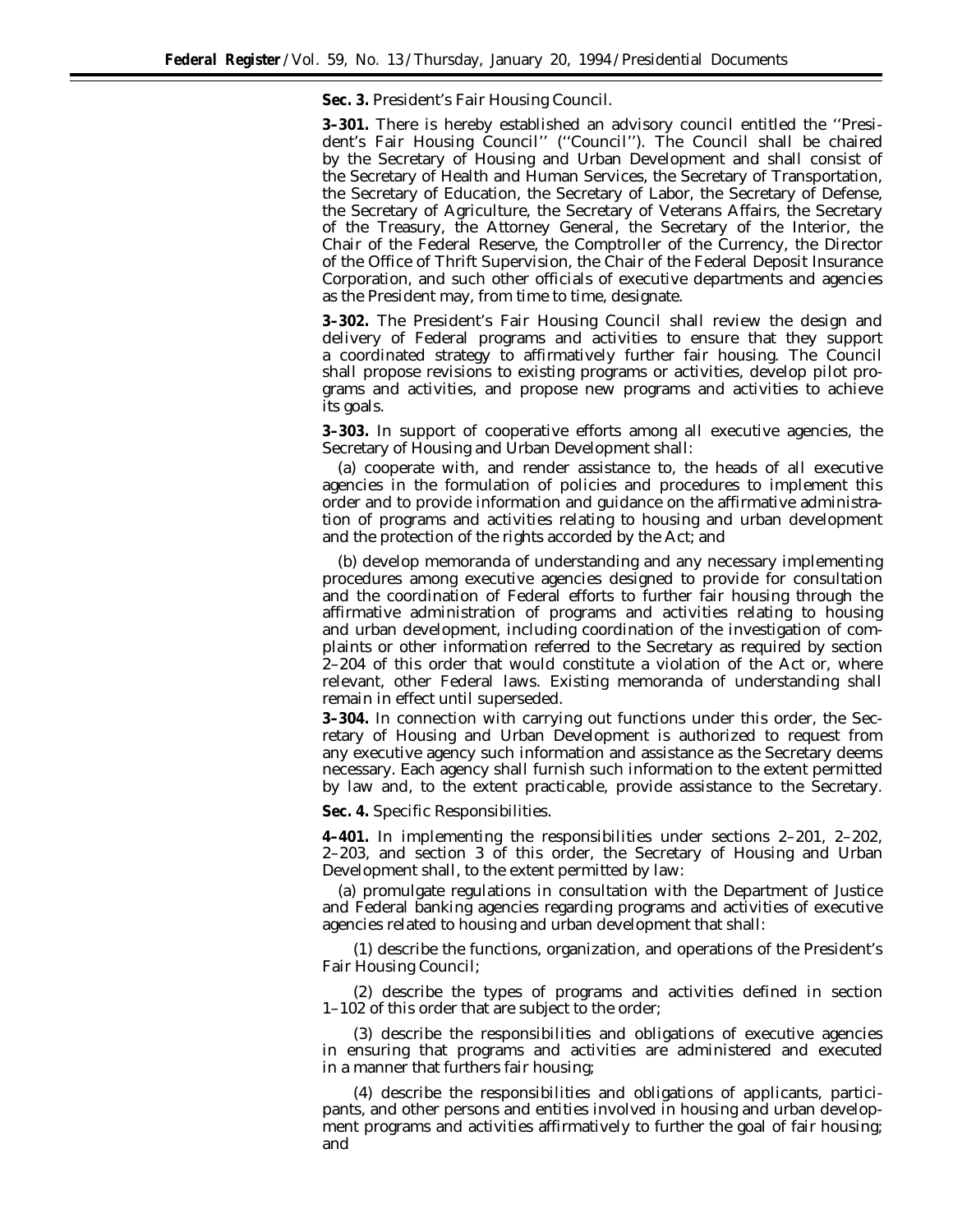(5) describe a method to identify impediments in programs or activities that restrict fair housing choice and implement incentives that will maximize the achievement of practices that affirmatively further fair housing.

(b) coordinate executive agency implementation of the requirements of this order and issue standards and procedures regarding:

(1) the administration of programs and activities relating to housing and urban development in a manner affirmatively to further fair housing; and

(2) the cooperation of executive agencies in furtherance of the Secretary of Housing and Urban Development's authority and responsibility under the Act.

**4–402.** Within 180 days of the publication of final regulations by the Secretary of Housing and Urban Development under section 4–401 of this order, the head of each executive agency shall publish proposed regulations providing for the administration of programs and activities relating to housing and urban development in a manner affirmatively to further fair housing, consistent with the Secretary of Housing and Urban Development's regulations, and with the standards and procedures issued pursuant to section 4–401(b) of this order. As soon as practicable thereafter, each executive agency shall issue its final regulations. All executive agencies shall formally submit all such proposed and final regulations, and any related issuances or standards, to the Secretary of Housing and Urban Development at least 30 days prior to public announcement.

**4–403.** The Secretary of Housing and Urban Development shall review proposed regulations and standards prepared pursuant to section 4–402 of this order to ensure conformity with the purposes of the Act and consistency among the operations of the various executive agencies and shall provide comments to executive agencies with respect thereto on a timely basis.

**4–404.** In addition to promulgating the regulations described in section 4–401 of this order, the Secretary of Housing and Urban Development shall promulgate regulations describing the nature and scope of coverage and the conduct prohibited, including mortgage lending discrimination and property insurance discrimination.

**Sec. 5.** *Administrative Enforcement.*

**5–501.** The head of each executive agency shall be responsible for enforcement of this order and, unless prohibited by law, shall cooperate and provide records, data, and documentation in connection with any other agency's investigation of compliance with provisions of this order.

**5–502.** If any executive agency concludes that any person or entity (including any State or local public agency) applying for or participating in, or supervised or regulated under, a program or activity relating to housing and urban development has not complied with this order or any applicable rule, regulation, or procedure issued or adopted pursuant to this order, it shall endeavor to end and remedy such violation by informal means, including conference, conciliation, and persuasion. An executive agency need not pursue informal resolution of matters where similar efforts made by another executive agency have been unsuccessful, except where otherwise required by law. In the event of failure of such informal means, the executive agency, in conformity with rules, regulations, procedures, or policies issued or adopted by it pursuant to section 4 of this order hereof, shall impose such sanctions as may be authorized by law. To the extent authorized by law, such sanctions may include:

(a) cancellation or termination of agreements or contracts with such person, entity, or any State or local public agency;

(b) refusal to extend any further aid under any program or activity administered by it and affected by this order until it is satisfied that the affected person, entity, or State or local public agency will comply with the rules, regulations, and procedures issued or adopted pursuant to this order;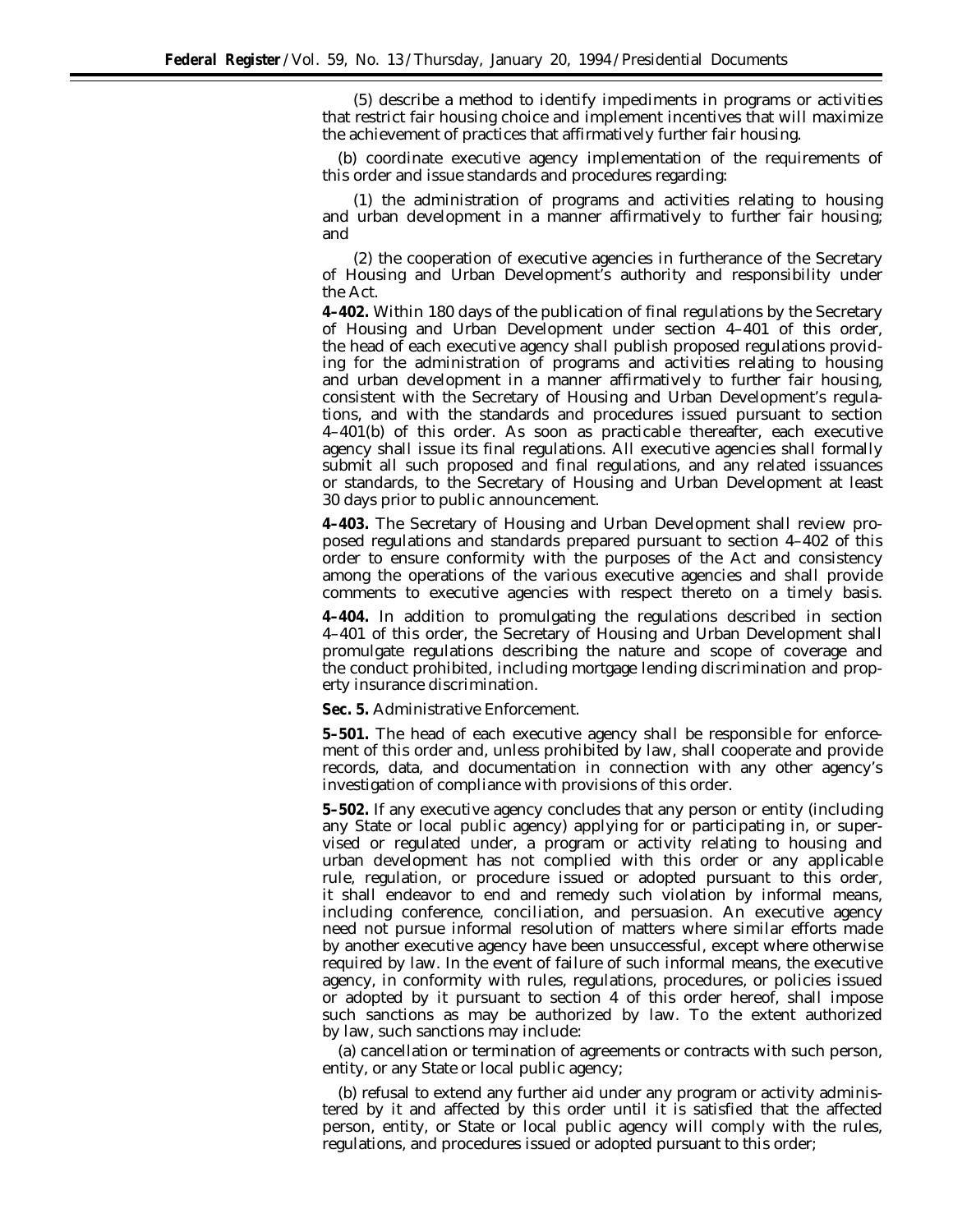(c) refusal to grant supervisory or regulatory approval to such person, entity, or State or local public agency under any program or activity administered by it that is affected by this order or revoke such approval if previously given; and

(d) any other action as may be appropriate under law.

**5–503.** Findings of any violation under section 5–502 of this order shall be promptly reported by the head of each executive agency to the Secretary of Housing and Urban Development and the Attorney General. The Secretary of Housing and Urban Development shall forward this information to all other executive agencies.

**5–504.** Any executive agency shall also consider invoking appropriate sanctions against any person or entity where any other executive department or agency has initiated action against that person or entity pursuant to section 5–502 of this order, where the Secretary of Housing and Urban Development has issued a charge against such person or entity that has not been resolved, or where the Attorney General has filed a civil action in Federal Court against such person or entity.

**5–505.** Each executive agency shall consult with the Secretary of Housing and Urban Development, and the Attorney General where a civil action in Federal Court has been filed, regarding agency actions to invoke sanctions under the Act. The Department of Housing and Urban Development, the Department of Justice, and Federal banking agencies shall develop and coordinate appropriate policies and procedures for taking action under their respective authorities. Each decision to invoke sanctions and the reasons therefor shall be documented and shall be provided to the Secretary of Housing and Urban Development and, where appropriate, to the Attorney General in a timely manner.

## **Sec. 6.** *General Provisions.*

**6–601.** Nothing in this order shall limit the authority of the Attorney General to provide for the coordinated enforcement of nondiscrimination requirements in Federal assistance programs under Executive Order No. 12250.

**6–602.** All provisions of regulations, guidelines, and procedures proposed to be issued by executive agencies pursuant to this order that implement nondiscrimination requirements of laws covered by Executive Order No. 12250 shall be submitted to the Attorney General for review in accordance with that Executive order. In addition, the Secretary shall consult with the Attorney General regarding all regulations and procedures proposed to be issued under sections 4–401 and 4–402 of this order to assure consistency with coordinated Federal efforts to enforce nondiscrimination requirements in programs of Federal financial assistance pursuant to Executive Order No. 12250.

**6–603.** Nothing in this order shall affect the authority and responsibility of the Attorney General to commence any civil action authorized by the Act.

**6–604.** (a) Part IV and sections 501 and 503 of Executive Order No. 11063 are revoked. The activities and functions of the President's Committee on Equal Opportunity in Housing described in that Executive order shall be performed by the Secretary of Housing and Urban Development.

(b) Sections 101 and 502(a) of Executive Order No. 11063 are revised to apply to discrimination because of ''race, color, religion (creed), sex, disability, familial status or national origin.'' All executive agencies shall revise regulations, guidelines, and procedures issued pursuant to Part II of Executive Order No. 11063 to reflect this amendment to coverage.

(c) Section 102 of Executive Order No. 11063 is revised by deleting the term ''Housing and Home Finance Agency'' and inserting in lieu thereof the term ''Department of Housing and Urban Development.''

**6–605.** Nothing in this order shall affect any requirement imposed under the Equal Credit Opportunity Act (15 U.S.C. 1691 *et seq.*), the Home Mortgage